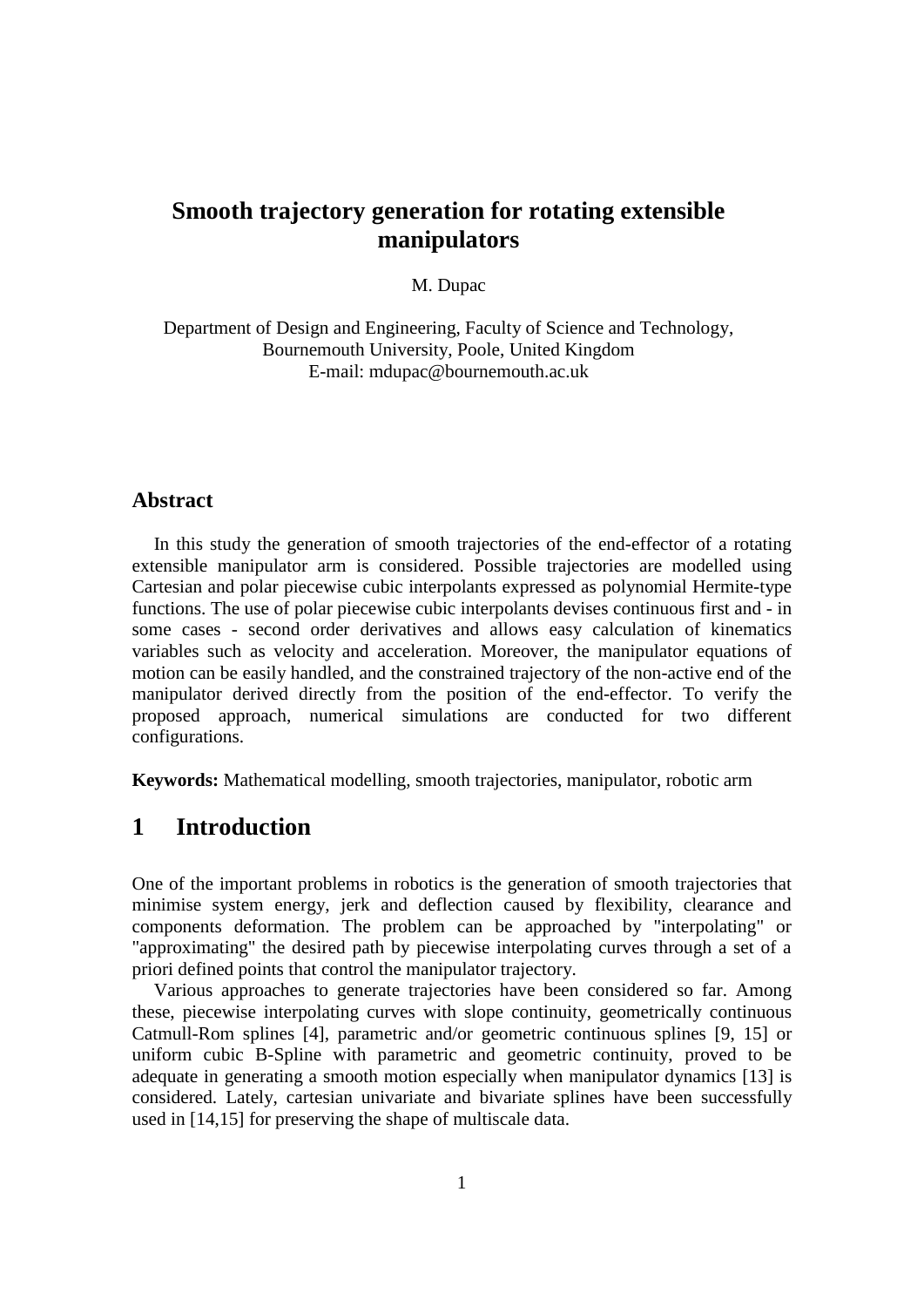Interpolation in curvilinear or polar coordinate systems - which have received a considerable attention lately - may represent an excellent alternative to smooth trajectory generation especially when rotating robotic systems are involved. A general approach to polar coordinate interpolation has been considered in [18, 20]. Polar coordinate interpolation including polynomial splines approximation has been disused in [16] while single values splines and splines focales in [19, 21]. A survey on trigonometric splines has been presented in [23] while trigonometric B-splines have been considered in [17].

In this paper a mathematical approach for generating the smooth trajectory of the end effector of a rotating extensible robotic arm is presented. Cartesian and polar piecewise polynomial interpolating curves are considered for the generation of the geometric path of the end-effector. To verify the proposed approach, the trajectory and the velocity profile for the end effector and non-active end of the constrained trajectory are computed for two different configurations.

# **2 Mathematical Modelling of Manipulator Trajectory**

### **2.1 System Model**

The rotating extensible robotic arm shown in Fig. 1 is composed of a rigid guide *OE* and a sliding rod *SP* which is constrained to a curved trajectory by the end *S*. The nonactive end of the sliding part *SP* is denoted by *S* and its active end-effector is denoted by *P.*



Figure 1: Rotating extensible robotic arm system model

The rigid guide of the robotic arm has length  $d_{OE}$ , the sliding part has the length  $d_{SP}$ . The total length of the robotic arm denoted by  $r=d_{OP}$  (distance between the manipulator base location  $O$  and its end-effector  $P$ ) varies due to the rotation of the rigid guide of the extensible manipulator. The end effector of the robotic arm *OP* should reach the points  $p_i(x_i, y_i)_{i=1,2,...,n}$ . The path followed by the non-active end *S* of the link *SP* controls the position of the active end of the robotic arm defined by the points  $p_i(x_i, y_i)_{i=1,2,...,n}$ shown in Fig. 2.

### **2.2 Piecewise Trajectory Generation**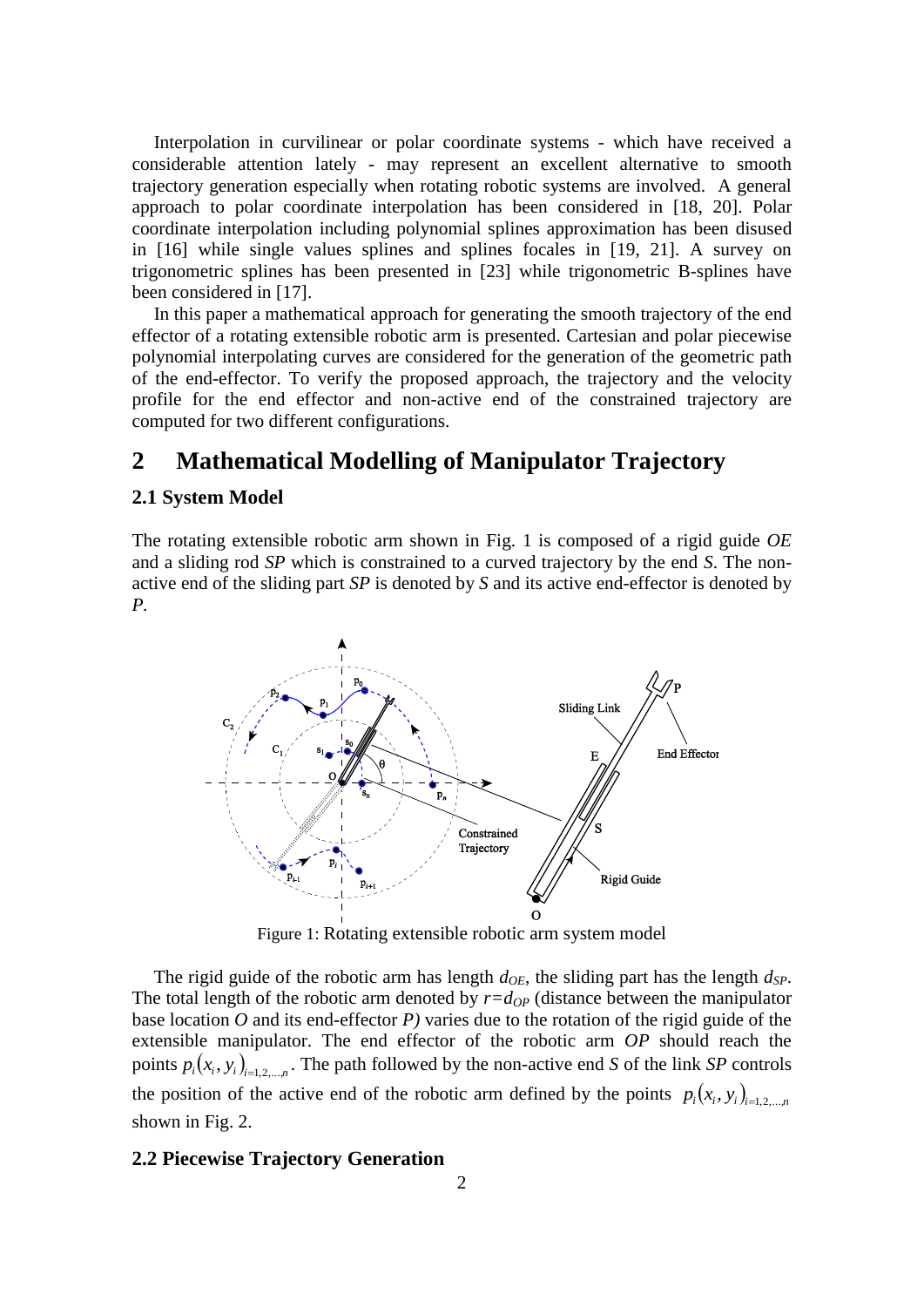#### *2.2.1 Cartesian interpolating curves*

In order to achieve some desired properties of the manipulator trajectory piecewise polynomial interpolating curves may be considered. Such interpolating curves [2, 3, 8, 9, 11, 12, 13] guarantee slope continuity, and/or minimal data storage, and/or local control and smoothness (no abrupt changes in displacement and velocity). For the general case, Hermite interpolation is given based on derivative values at data points  $y(x_i) = y_i$ ,  $\dot{y}(x_i) = \dot{y}_i$ ,  $\ddot{y}(x_i) = \ddot{y}_i$ , ..., on the finite real interval [*x*<sub>0</sub>*, x<sub>N</sub>*], where  $x_0 < x_1 < x_2 < ... < x_{N-1} < x_N$ . In each interval  $\{x_i, x_{i+1}\}_{i=0, N-1}$  defined by the two consecutive control points  $p_i$ ,  $p_{i+1}$ , a piecewise cubic interpolant can be expressed as a Hermite-type function [15,22] (continuous first derivative) by

$$
y(x) = \sum_{k=0}^{3} m_k^{i} (x - x_i)^{k}
$$
 (1)

where  $h_i = x_{i+1} - x_i$ ,  $y_i = y(x_i)$ ,  $y_{i+1} = y(x_{i+1})$ , *i*  $a_i = \frac{y_{i+1} - y_i}{h_i}$  $\Delta y_i = \frac{y_{i+1} - y_i}{l}, \quad m_0^i = y_i$  $m_0^i = y_i$ ,  $m_1^i = \dot{y}_i$  $m_1^i = \dot{y}_i$ ,

$$
m_2^i = \frac{1}{h_i} \left[ -\left( 2\dot{y}_i + \dot{y}_{i+1} \right) + 3\Delta y_i \right], \ m_3^i = \frac{1}{h_i^2} \left[ \dot{y}_i + \dot{y}_{i+1} - 2\Delta y_i \right],
$$
 and where the derivatives at

the endpoints  $p_i$ ,  $p_{i+1}$  are  $\dot{y}(x_i) = \frac{dy(x_i)}{dx_i}$  $\dot{y}_i$ ) =  $\frac{dy(x_i)}{dx} = \dot{y}_i$ *dx*  $\dot{y}(x_i) = \frac{dy(x_i)}{dy} = \dot{y}_i$  and  $\dot{y}(x_{i+1}) = \frac{dy(x_{i+1})}{dy(x_{i+1})}$  $\dot{y}_{i+1}$ ) =  $\frac{dy(x_{i+1})}{dx} = \dot{y}_{i+1}$ *dx*  $\dot{y}(x_{i+1}) = \frac{dy(x_{i+1})}{dx} = \dot{y}_{i+1}$  respectively. Hermite cubic interpolation has also a continuous second derivative if the given first derivative is exact. A more complex representation generally having continuous first

and second derivatives - which guarantee a smooth trajectory of the manipulator endeffector - is given by quantic Hermite interpolation in Eq.(1) with  $m_0^i = y_i$  $m_0^i = y_i$ ,  $m_1^i = \dot{y}_i$  $m_1^i = \dot{y}_i$ ,

$$
m_2^i = \ddot{y}_i, \quad m_3^i = \frac{\ddot{y}_{i+1} - 3\ddot{y}_i}{2h_i} - \frac{4\dot{y}_{i+1} + 6\dot{y}_i - 10\Delta y_i}{h_i^2}, \quad m_4^i = \frac{3\ddot{y}_i - 2\ddot{y}_{i+1}}{2h_i^2} + \frac{7\dot{y}_{i+1} + 8\dot{y}_i - 15\Delta y_i}{h_i^3},
$$

$$
m_5^i = \frac{\ddot{y}_{i+1} - \ddot{y}_i - \dot{y}_{i+1} + \dot{y}_i - 6\Delta y_i}{2h_i^3} + \frac{\dot{y}_{i+1} + \dot{y}_i - 6\Delta y_i}{h_i^4}
$$

#### *2.2.2 Polar interpolating curves*

To interpolate the periodic data  $\{r_k, \theta_k\}_{k=0,N}$  which define the rotating extending link with  $r_k > 0$   $\forall k$  and  $r_N = r_0$ , one can consider the strictly monotonic angles  $\theta_0 < \theta_1 < \theta_2 < ... < \theta_{N-1} < \theta_N = \theta_0 + 2\pi$  defined on the real interval [ $\theta_0$ ,  $\theta_0 + 2\pi$ ]. In each interval  $\{\theta_i, \theta_{i+1}\}_{i=0, N-1}$  defined by the two consecutive control points  $p_i$ ,  $p_{i+1}$ , a piecewise cubic interpolant (Fig. 2) can be expressed as a Hermite-type function [15,22] by

$$
r(\theta) = \sum_{k=0}^{3} m_k^{i} (\theta - \theta_i)^{k}
$$
 (2)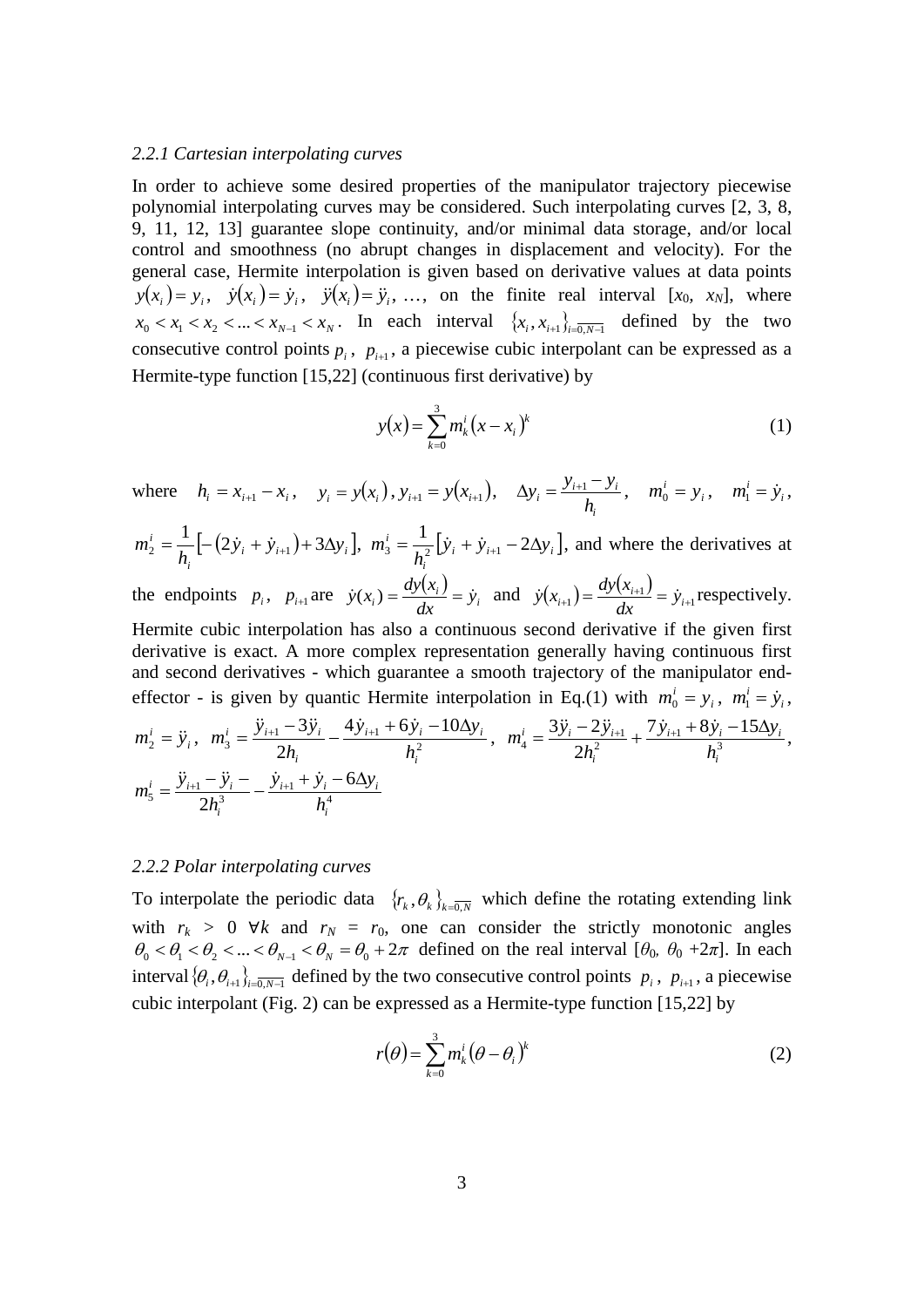$h_i = \theta_{i+1} - \theta_i$ ,  $\Delta y_i = \frac{r_{i+1} - r_i}{l}$ ,  $m_0^i = r_i$ ,  $m_1^i = \dot{r}_i, m_2^i = \frac{1}{l} \left[ -(2\dot{r}_i + \dot{r}_{i+1}) + 3\Delta r_i \right]$  $m_0^i = r_i, m_1^i = \dot{r_i},$  $\dot{r}_2 = \frac{1}{I} \left[ -(2\dot{r}_i + \dot{r}_{i+1}) + 3\Delta r \right]$  $\Delta y_i = \theta_{i+1} - \theta_i, \quad \Delta y_i = \frac{r_{i+1} - r_i}{h_i}$  $m_2^i = \frac{1}{l} \left[ -(2\dot{r}_i + \dot{r}_{i+1}) + 3\Delta r_i \right],$ where  $i_2 = \frac{1}{l} [\sqrt{2} I_i + I_{i+1}] + 3\Delta I_i$ *h i i*  $m_3^i = \frac{1}{h_i^2} \left[ \dot{r}_i + \dot{r}_{i+1} - 2\Delta \right]$  $\vec{r}_i = \frac{1}{h_i^2} [\vec{r}_i + \vec{r}_{i+1} - 2\Delta r_i], \quad r_i = r(\theta_i), \quad r_{i+1} = r(\theta_{i+1}),$  and where the derivatives at the  $\dot{r}_{i} = \frac{1}{r_{i}^{2}} [\dot{r}_{i} + \dot{r}_{i+1} - 2\Delta r_{i}]$  $\left[ \dot{r}_i + \dot{r}_{i+1} - 2\Delta r_i \right]$ *i* endpoints  $p_i$ ,  $p_{i+1}$  are  $\dot{r}(\theta_i) = \frac{dr(\theta_i)}{d\theta_i}$  $(\theta_i) = \frac{dr(\theta_i)}{dt} = \dot{r}_i$  and  $\dot{y}(\theta_{i+1}) = \frac{dr(\theta_{i+1})}{dt}$  $\dot{r}(\theta_i) = \frac{dr(\theta_i)}{d\theta} = \dot{r}_i$  $\dot{y}(\theta_{i+1}) = \frac{dr(\theta_{i+1})}{d\theta} = \dot{r}_i$  $r(\theta_{i+1}) = \frac{dr(\theta_{i+1})}{r} = \dot{r}_{i+1}$  respectively.  $\dot{r}_i$ ) =  $\frac{ar(v_i)}{10} = \dot{r}_i$  $(\vec{r}_{i+1}) = \frac{ar(\vec{v}_{i+1})}{r} = \vec{r}_{i+1}$ *d d* X



Figure 2: Trajectory of the end effector  $r(\theta)$  expressed as a Hermite-type function, and trajectory of the non-active end of the link

One can parametrize the Cartesian coordinates using the polar coordinate  $q(r, \theta)$  by

$$
q = \begin{cases} r\cos\theta \\ r\sin\theta \end{cases} = r \begin{cases} \cos\theta \\ \sin\theta \end{cases}
$$
  
=  $\sum_{k=0}^{3} m_k^i (\theta - \theta_i)^k \begin{cases} \cos\theta \\ \sin\theta \end{cases}$   
=  $m_0^i \begin{cases} \cos\theta \\ \sin\theta \end{cases} + m_1^i (\theta - \theta_i) \begin{cases} \cos\theta \\ \sin\theta \end{cases} + m_2^i (\theta - \theta_i)^2 \begin{cases} \cos\theta \\ \sin\theta \end{cases} + m_3^i (\theta - \theta_i)^3 \begin{cases} \cos\theta \\ \sin\theta \end{cases}$ 

Once can calculate the velocity using  $v = \dot{q} = \dot{r} \frac{dq}{\partial r} + \theta \frac{dq}{\partial \theta}$  $\theta \frac{8}{\tilde{c}}$  $+\dot{\theta} \frac{\partial}{\partial t}$  $\partial$  $=\dot{q}=\dot{r}\frac{\partial q}{\partial q}+\dot{\theta}\frac{\partial q}{\partial q}$ *r*  $v = \dot{q} = \dot{r} \frac{\partial q}{\partial q} + \dot{\theta} \frac{\partial q}{\partial q}$ , or equivalent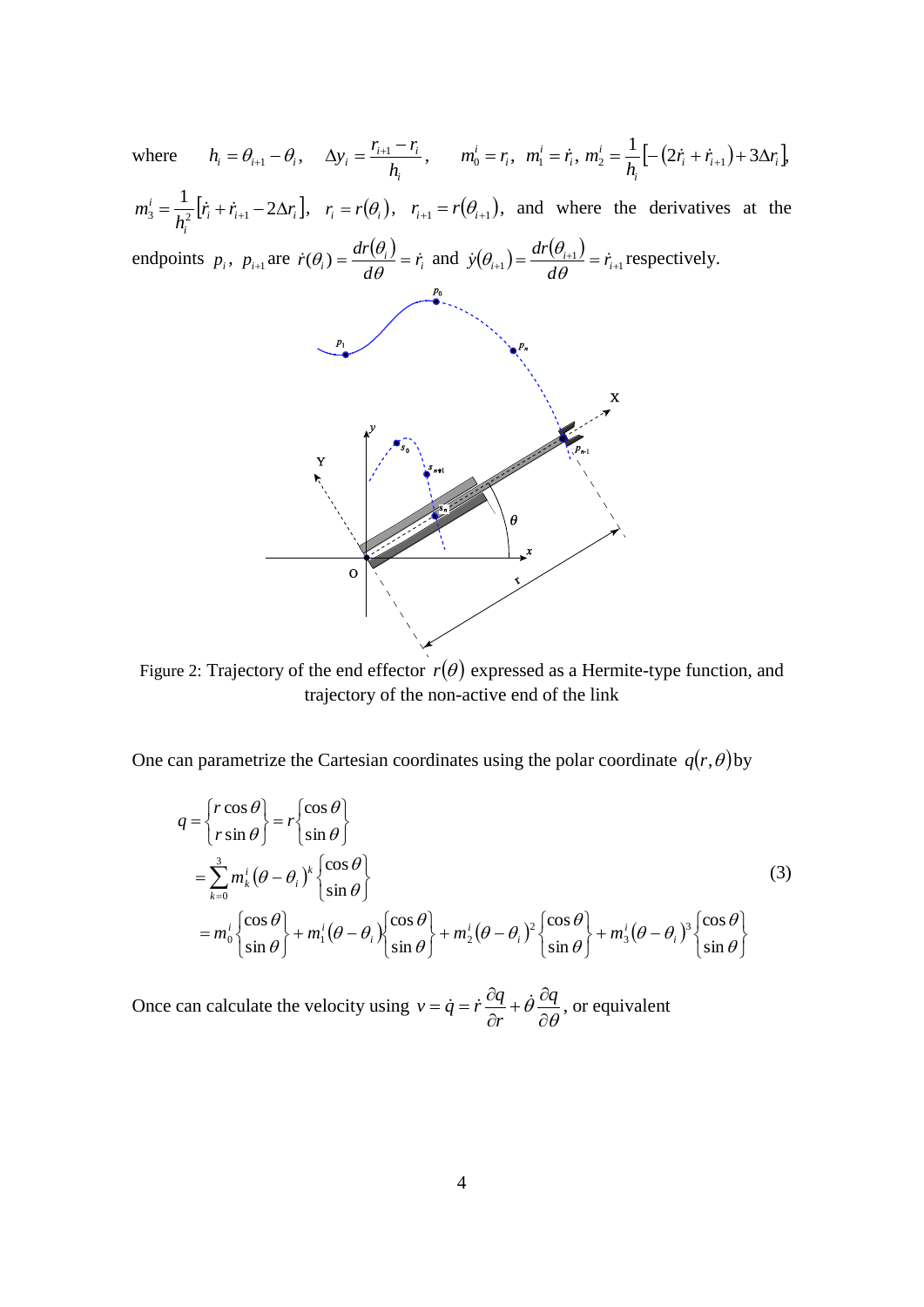$$
v = \dot{q}
$$
  
\n
$$
= \dot{r} \begin{cases} \cos \theta \\ \sin \theta \end{cases} + \dot{\theta} \begin{cases} -r \sin \theta \\ r \cos \theta \end{cases}
$$
  
\n
$$
= \dot{r} \begin{cases} \cos \theta \\ \sin \theta \end{cases} + \dot{\theta} \dot{r} \begin{cases} -\sin \theta \\ \cos \theta \end{cases}
$$
  
\n
$$
= \dot{\theta} \sum_{k=1}^{3} m_{k}^{i} k (\theta - \theta_{i})^{k-1} \begin{cases} \cos \theta \\ \sin \theta \end{cases} + \dot{\theta} \sum_{k=0}^{3} m_{k}^{i} (\theta - \theta_{i})^{k} \begin{cases} -\sin \theta \\ \cos \theta \end{cases}
$$
  
\n
$$
= m_{0}^{i} \dot{\theta} \begin{cases} -\sin \theta \\ \cos \theta \end{cases} + m_{1}^{i} \dot{\theta} \begin{bmatrix} \cos \theta \\ \sin \theta \end{bmatrix} + (\theta - \theta_{k}) \begin{cases} -\sin \theta \\ \cos \theta \end{cases} \end{cases}
$$
  
\n
$$
+ m_{2}^{i} (\theta - \theta_{i}) \dot{\theta} \begin{bmatrix} \cos \theta \\ \sin \theta \end{bmatrix} + (\theta - \theta_{i}) \begin{cases} -\sin \theta \\ \cos \theta \end{cases} \end{cases} + m_{3}^{i} (\theta - \theta_{i})^{3} \dot{\theta} \begin{cases} -\sin \theta \\ \cos \theta \end{cases}
$$

where the derivative of  $r(\theta)$  was calculated using  $\dot{r}(\theta) = \dot{\theta} \sum_{n=1}^{3} m_k^{i} k(\theta - \theta_i)^{k-1}$ 1 - $=\dot{\theta}\sum_{k=1}^{8}m_{k}^{i}k(\theta-\theta_{i})^{k}$ *i k i*  $\dot{r}(\theta) = \dot{\theta} \sum_{k=1}^{n} m_k^i k (\theta - \theta_i)^{k-1}.$ Since  $\frac{q}{2} = 0$ 2  $=$  $\partial$  $\partial$ *r*  $\frac{q}{r^2} = 0$ ,  $\frac{\partial^2 q}{\partial r \partial \theta} = \frac{\partial^2 q}{\partial \theta \partial r} = \begin{cases} -\sin \theta \\ \cos \theta \end{cases} = \frac{1}{r} \frac{\partial q}{\partial \theta}$  $\theta$  $\theta$   $\partial \theta$   $\partial r$   $\cos \theta$   $r \partial$  $=\frac{1}{2}\frac{\partial}{\partial x}$ J  $\left\{ \right\}$  $\overline{\phantom{a}}$  $\overline{\mathcal{L}}$  $\left\{ \right.$  $=\Big\{-\Big\}$  $\partial \theta$  $=\frac{\partial}{\partial x}$  $\partial r\partial$  $\partial^2 q$   $\partial^2 q$   $\left[-\sin \theta\right]$  1  $\partial q$ *r*  $\cos \theta$  *r q r*  $q \partial^2 q \left[ -\sin \theta \right] - 1$ cos  $\partial^2 q$   $\partial^2 q$   $\left(-\sin \theta\right)$ and *r*  $\frac{q}{r^2} = -r \left( \frac{\cos \theta}{r} \right) = -r \frac{\partial q}{\partial r}$  $\hat{o}$  $=-r\frac{\partial}{\partial x}$  $\int$  $\left\{ \right\}$  $\mathcal{L}$  $\overline{\mathcal{L}}$ ₹  $=-r\bigg\{$  $\hat{o}$  $\partial$  $\theta$  $\theta$  $\theta^2$  | sin cos 2 2 the

acceleration can be calculated as

$$
a = \ddot{q}
$$
\n
$$
= \ddot{r} \frac{\partial q}{\partial r} + \ddot{\theta} \frac{\partial q}{\partial \theta} + \dot{r} \frac{d}{dt} \frac{\partial q}{\partial r} + \dot{\theta} \frac{d}{dt} \frac{\partial q}{\partial \theta}
$$
\n
$$
= \ddot{r} \frac{\partial q}{\partial r} + \ddot{\theta} \frac{\partial q}{\partial \theta} + \dot{r} \left( \frac{d}{dt} \frac{\partial}{\partial r} + \frac{d\theta}{dt} \frac{\partial}{\partial \theta} \right) \frac{\partial q}{\partial r} + \dot{\theta} \left( \frac{d}{dt} \frac{\partial}{\partial r} + \frac{d\theta}{dt} \frac{\partial}{\partial \theta} \right) \frac{\partial q}{\partial \theta}
$$
\n
$$
= \ddot{r} \frac{\partial q}{\partial r} + \ddot{\theta} \frac{\partial q}{\partial \theta} + 2 \dot{r} \dot{\theta} \frac{1}{r} \frac{\partial q}{\partial \theta} + \dot{\theta}^2 r \frac{\partial q}{\partial r}
$$
\n
$$
= (\ddot{r} - \dot{\theta}^2 r) \frac{\partial q}{\partial r} + (\ddot{\theta} + 2 \dot{r} \dot{\theta} \frac{1}{r}) \frac{\partial q}{\partial \theta}
$$
\n
$$
= (\ddot{r} - \dot{\theta}^2 r) \begin{cases} \cos \theta \\ \sin \theta \end{cases} + (\ddot{\theta} + 2 \dot{r} \dot{\theta} \frac{1}{r}) \begin{cases} -r \sin \theta \\ r \cos \theta \end{cases}
$$
\n(5)

One can calculate now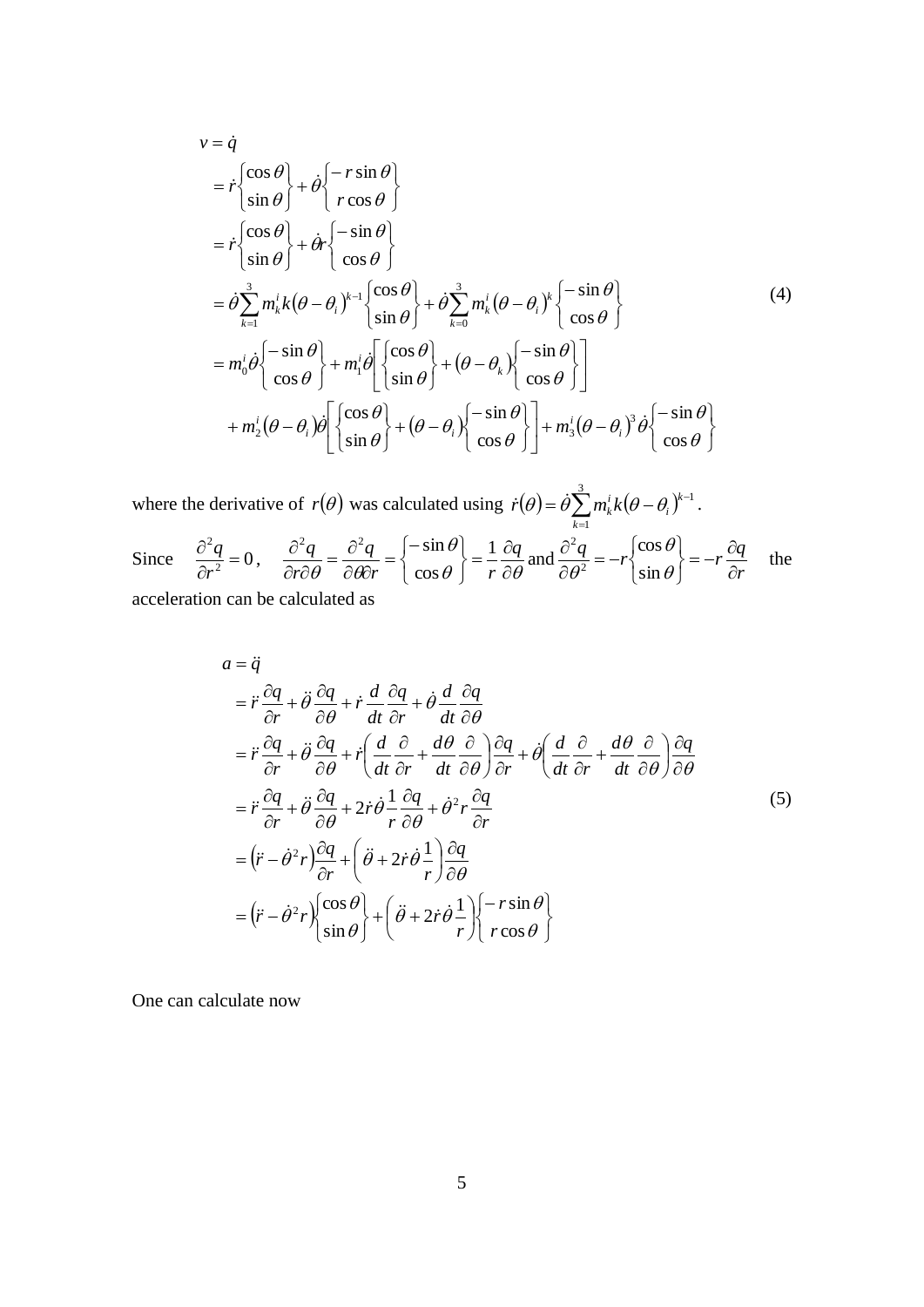$$
a = \ddot{q}
$$
\n
$$
= (\ddot{r} - \dot{\theta}^2 r) \begin{cases} \cos \theta \\ \sin \theta \end{cases} + (\ddot{\theta} + 2\dot{r}\dot{\theta} \frac{1}{r})r \begin{cases} -\sin \theta \\ \cos \theta \end{cases}
$$
\n
$$
= (\ddot{r} - \dot{\theta}^2 \sum_{k=0}^3 m_k^i (\theta - \theta_i)^k) \begin{cases} \cos \theta \\ \sin \theta \end{cases} + \begin{cases} \ddot{\theta} + \frac{2\dot{r}\dot{\theta}}{2m_k^i (\theta - \theta_i)^k} \end{cases} \sum_{k=0}^3 m_k^i (\theta - \theta_i)^k \begin{cases} -\sin \theta \\ \cos \theta \end{cases}
$$
\n
$$
= (\ddot{\theta} \sum_{k=1}^3 m_k^i k (\theta - \theta_i)^{k-1} + \dot{\theta}^2 \sum_{k=2}^3 m_k^i (k-1) k (\theta - \theta_i)^{k-2} - \dot{\theta}^2 \sum_{k=0}^3 m_k^i (\theta - \theta_i)^k) \begin{cases} \cos \theta \\ \sin \theta \end{cases}
$$
\n
$$
+ \begin{pmatrix} \ddot{\theta} + 2\dot{\theta}^2 \frac{\sum_{k=1}^3 m_k^i k (\theta - \theta_i)^{k-1}}{\sum_{k=0}^3 m_k^i (\theta - \theta_i)^k} \end{pmatrix} \sum_{k=0}^3 m_k^i (\theta - \theta_i)^k \begin{cases} -\sin \theta \\ \cos \theta \end{cases}
$$
\n
$$
(6)
$$

where the second derivative of 
$$
r(\theta)
$$
 was calculated as  
\n
$$
\ddot{r}(\theta) = \ddot{\theta} \sum_{k=1}^{3} m_k^i k (\theta - \theta_i)^{k-1} + \dot{\theta}^2 \sum_{k=2}^{3} m_k^i (k-1) k (\theta - \theta_i)^{k-2}
$$

### **2.3 Equations of Motion**

The Lagrange formulation [6] to derive equations of motion can be expressed as

$$
\frac{d}{dt}\left(\frac{\partial T}{\partial \dot{s}_i}\right) + \frac{\partial T}{\partial \dot{s}_i} = R_i, \quad i = 1, 2
$$

where  $R_i$  are the generalized forces,  $s_1 = \theta$ ,  $s_2 = r$  are the time dependent generalized coordinates and the subscript  $i = 1,2$  represents the number of the generalized forces/coordinates. The total kinetic energy of the system can be expressed as

$$
T = \sum_{i=1}^{N} T_i = \frac{1}{2} \sum_{i=1}^{N} \left( m_i v_{C_i}^2 + I_{C_i} \omega_i^2 \right)
$$

where  $T_i$  is the kinetic energy,  $I_{C_i}$  is the mass moment of inertia, and  $\omega_i$  is the angular velocity of each rod. The displacement of the end effector along the motion path - when the sliding rod SP is flexible (Fig. 3) - can be calculated as in [7]. Then, the equations of motion (based on the mode shapes of a clamped-free beam) can be expressed by

$$
\begin{bmatrix} M \end{bmatrix} \begin{bmatrix} \ddot{s} \\ \ddot{u} \\ \ddot{\theta} \end{bmatrix} + \begin{bmatrix} H \end{bmatrix} \begin{bmatrix} \dot{s} \\ \dot{u} \\ \dot{\theta} \end{bmatrix} + \begin{bmatrix} G \end{bmatrix} \begin{bmatrix} s \\ u \\ \theta \end{bmatrix} = \begin{Bmatrix} 0 \\ F \\ T \end{Bmatrix}
$$

where  $F$  is the axial force that slide the flexible road in the rigid guide  $OE$ ,  $T$  is the torque that rotate the guide, and *u* is the un-deformed part of the sliding rod (Fig. 3).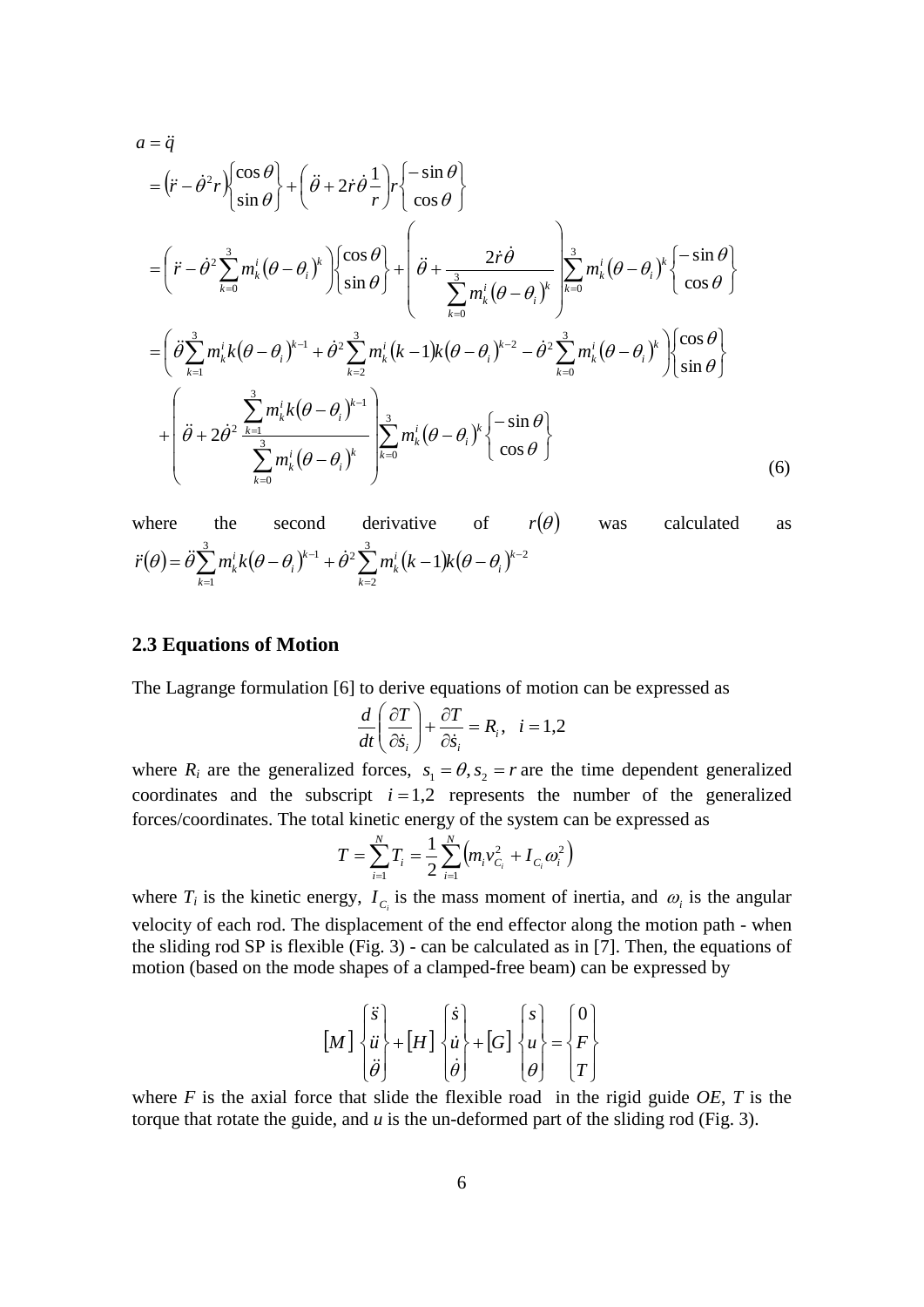

Figure 3: Trajectory of the end effector for a flexible sliding rod

The matrices  $[M]$ ,  $[H]$ , and  $[G]$  are defined as in [7] by

$$
[M] = f(l_0, \rho, A, M_e, u, [I], [C_i], [C_i]),
$$
  
\n
$$
[H] = f(l_0, \rho, A, M_e, u, \dot{u}, [I], [C_i], [C_i]),
$$
  
\n
$$
[G] = f(l_0, \rho, A, E, M_e, u, \dot{u}, \ddot{u}, [I], [C_i], [C_i]),
$$

where  $[C_i]$  denote a square matrix [7].

# **3 Numerical Results**

Two numerical examples to generate the piecewise polynomial trajectory of the endeffector as well as the trajectory of the non-active link end which constrains the motion are considered.

The possible locations of the base as well as the phase diagram (position vs. velocity) of the active and non-active end of the robotic manipulator are also presented. Simulations have been performed [10] for a rigid guide of length  $d_{OE} = 0.35$  m and a sliding part of length  $d_{SP} = 30$  cm. The end of the guide - located on the origin *O* of the Cartesian reference frame  $Oxy$  - is rotating with an angular velocity  $\omega = 1$  rad/s. The material property for the robotic arm has the density  $7850 \text{ kg/m}^3$ , Young's modulus  $2.10^{11}$  Pa and Poisson's ratio 0.3.

Using the points  $p_i(x_i, y_i)_{i=1,2,...,10}$  shown in Fig. 4a (convex configuration) a new manipulator trajectory in which the end effector can move smoothly [1,4] along the path as well as the possible locations of the manipulator base [5] have been obtained.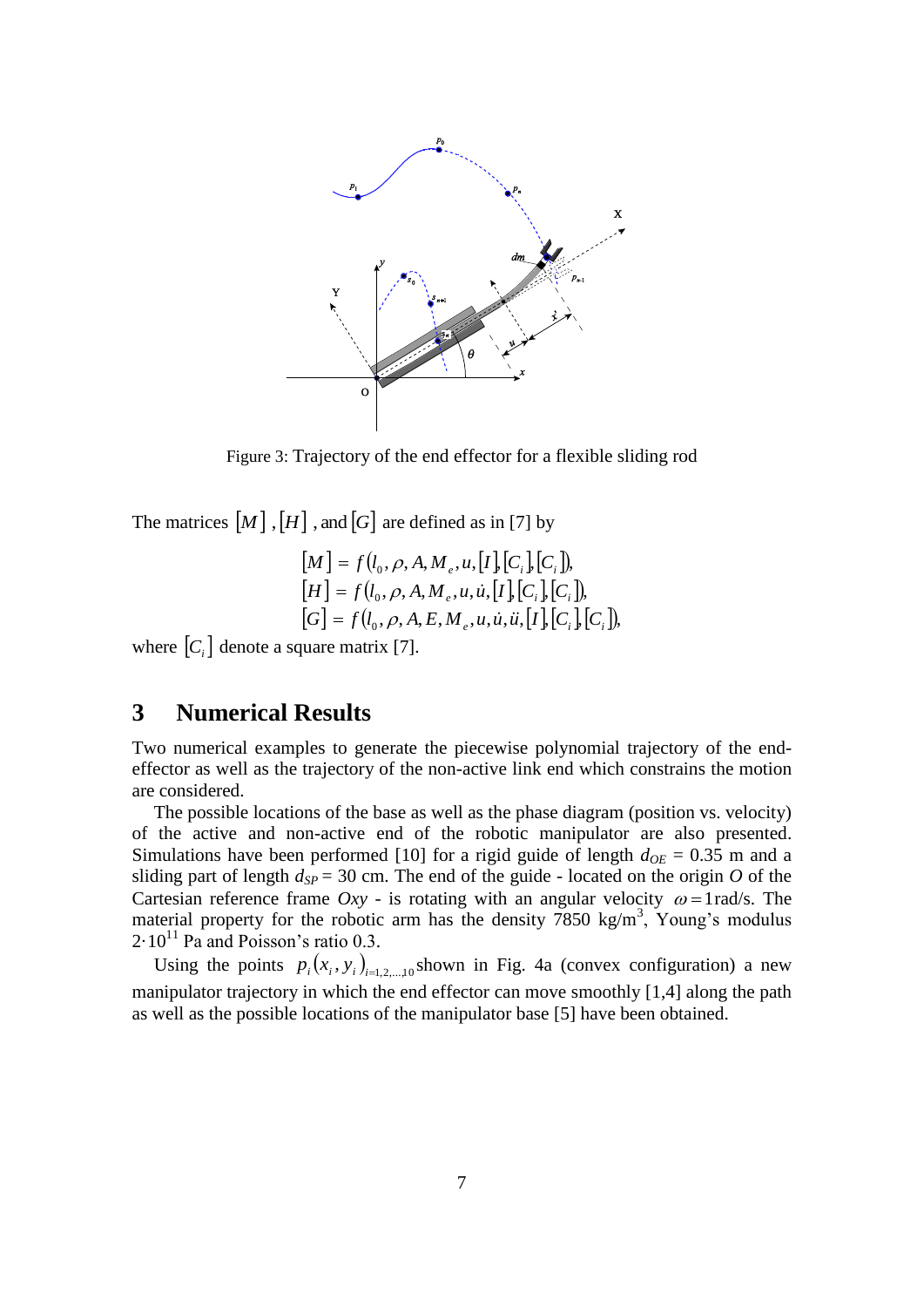

Figure 4: (a) end effector trajectory (red) generated using Hermite interpolation and base location (green), (b) end effector trajectory (red) and non-active link end trajectory (blue), and (d) phase diagram (position vs. velocity) of the end effector (red) and non-active end (blue) of the extensible link

The end effector trajectory of the active end and the resulting trajectory of the nonactive end of the manipulator are plotted in Fig. 4b. The phase diagram (position vs. velocity) of the end effector and the non-active end (Ox trajectories) of the link is shown in Fig. 4c.

The same simulations have been performed for the control points  $p_i(x_i, y_i)_{i=1,2,...,8}$  shown in Fig. 5 for a non-convex configuration. The base location [5], end effector and constrained trajectory, and their associated velocity profile (Ox velocities) are shown in Fig. 5a, Fig. 5b, and Fig. 5c respectively. Both simulations in Fig. 4c and Fig. 5c have shown a continuous velocity profile, that is, the proof of a smooth trajectory.



Figure 5: (a) end effector trajectory (red) generated using Hermite interpolation and base location (green), (b) end effector trajectory (red) and non-active link end trajectory (blue), and (d) phase diagram (position vs. velocity) of the end effector (red) and non-active end (blue) of the extensible link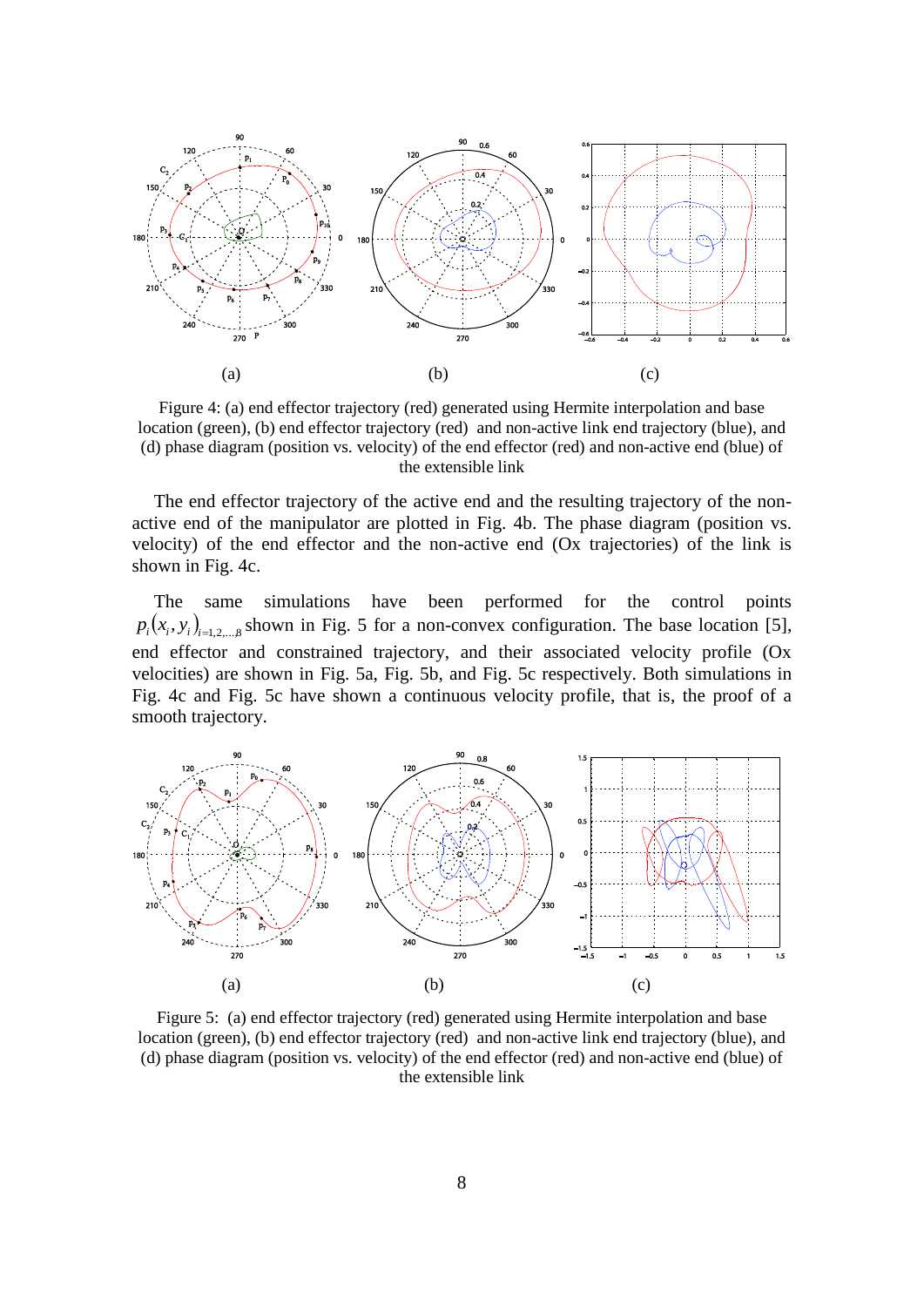## **4 Conclusions**

In this paper the generation of polygonal trajectory of the end-effector of a rotating extensible robotic arm using Cartesian and polar piecewise cubic interpolants curves is presented. The use of polar piecewise cubic interpolants allows easy calculation of kinematics variables and smooth trajectories. Moreover, the manipulator equations of motion can be easily handled, and the constrained trajectory of the non-active end of the manipulator derived directly from the position of the end-effector. To verify the proposed approach numerical simulations have been performed for both the convex and non-convex configurations.

## **References**

- [1] B.B. Barsky, T.D. DeRose, "Three Characterizations of Geometric Continuity for Parametric Curves", University of California at Berkeley Technical Report No. UCB/CSD 88/417, 1988
- [2] J.E. Bobrow, S. Dubowsky, J.S. Gibson, "Time-optimal control of robotic manipulators along specified paths", Int. J. Robot. Res., 4(3), 554–561, 1985
- [3] D. Constantinescu, E.A. Croft, "Smooth and time-optimal trajectory planning for industrial manipulators along specified paths", J. Robot. Syst, 17(5), 233–249, 2000
- [4] T.D. Derose, B. A. Barsky, "Geometric Continuity, Shape Parameters, and Geometric Constructions for Catmull-Rom Splines", ACM Transactions on Graphics, 7(1), 1-41, 1988.
- [5] M. Dupac, "Trajectory Planning for a Rotating Extensible Robotic Manipulator: Design for Collision Avoidance and Accurate Position Placement", "Proceedings of the Ninth International Conference on Engineering Computational Technology", Civil-Comp Press, Stirlingshire, UK, Paper 56, 2014.
- [6] M. Dupac, Dynamical analysis of a constrained flexible extensible link with rigid support and clearance, Journal of Theoretical and Applied Mechanics 52, 3, 665- 676, 2014.
- [7] M. Kalyoncu, "Mathematical modelling and dynamic response of a multistraightline path tracing flexible robot manipulator with rotating-prismatic joint", Applied Mathematical Modelling 32, 1087–1098, 2008
- [8] S.-R. Chang, U.-Y. Huh, "A collision-free  $G^2$  continuous path-smoothing algorithm using quadratic polynomial interpolation", International Journal of Advanced Robotic Systems, 11:194, 2014
- [9] M. Krajnc, "Interpolation Scheme for Planar Cubic G2 Spline Curves", Acta Applicandae Mathematicae, 113(2), 129-143, 2011
- [10] D.B. Marghitu, M. Dupac, Advanced Dynamics: Analytical and Numerical Calculations with MATLAB, Springer, 2012
- [11] A. Nektarios, N.A. Aspragathos, "Optimal location of a general position and orientation end-effector's path relative to manipulator's base, considering velocity performance", Robotics and Computer-Integrated Manufacturing 26 (2010) 162– 173
- [12] A. Piazzi, A. Visioli, "Global minimum-jerk trajectory planning of robot manipulators", IEEE Trans. Ind. Electron. 47(1), 140–149, 2000
- [13] C. Zhengsheng, K. Minxiu, L. Ming, Y. Wei, "Dynamic modelling and trajectory